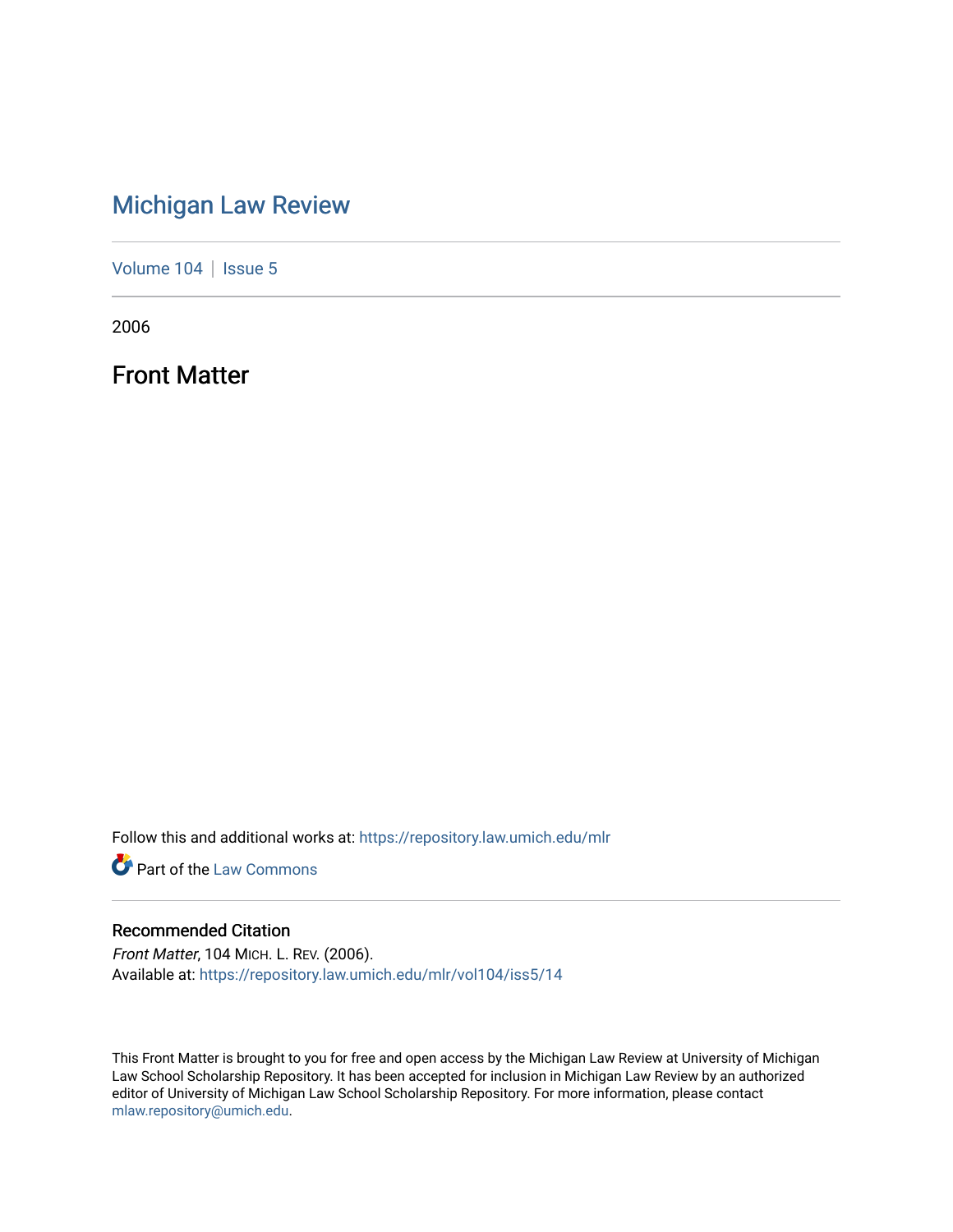## **MICHIGAN** LAW REVIEW

**VOLUME** 104

**2005-2006**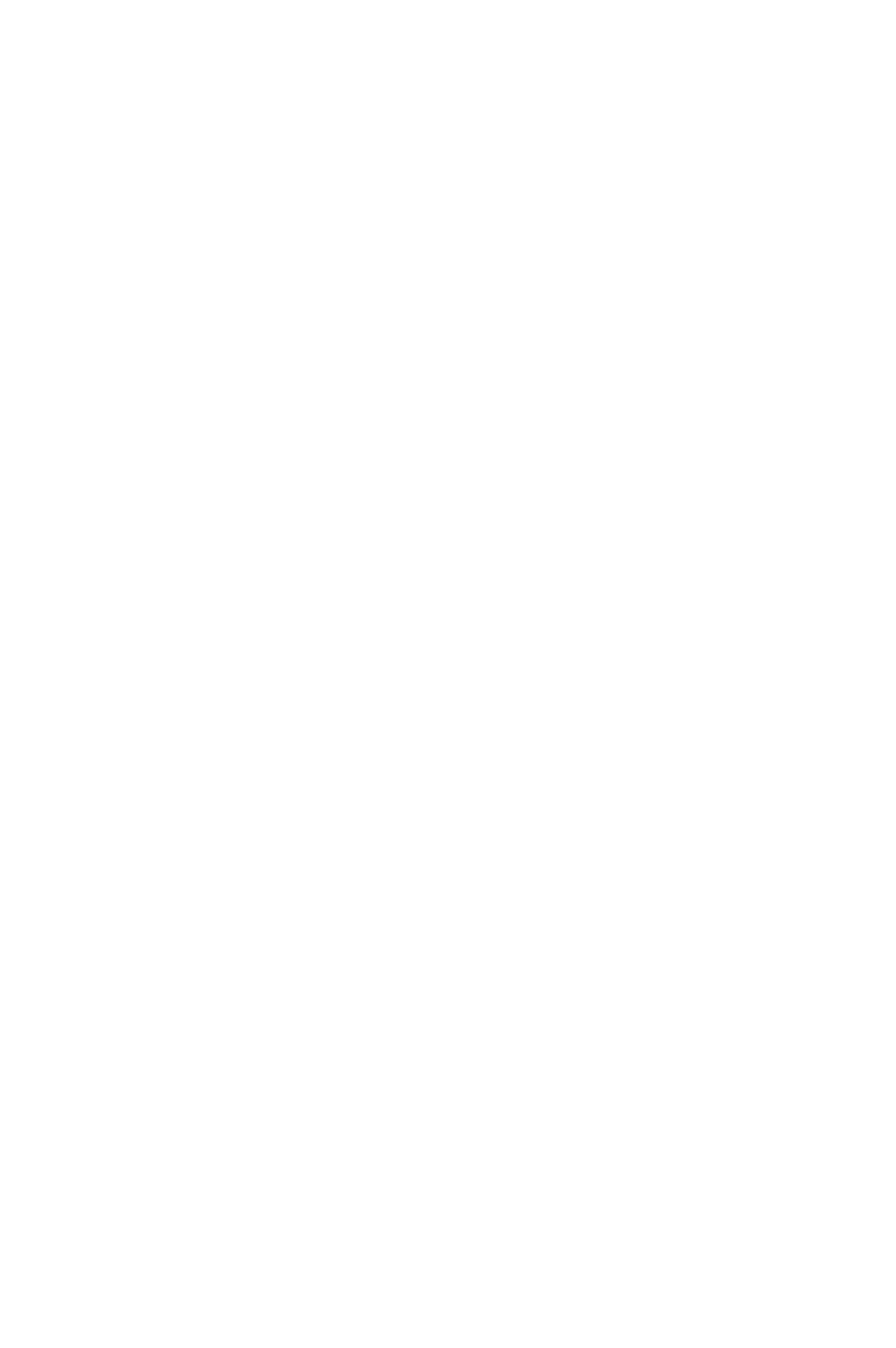# Michigan Law Review

Vol. 104, No. 5 March 2006

*James J. White*

#### **CONTENTS**

#### "BOILERPLATE": **FOUNDATIONS** OF MARKET **CONTRACTS SYMPOSIUM**

| FOREWORD Omri Ben-Shahar 821                                                        |  |
|-------------------------------------------------------------------------------------|--|
| PANEL ONE: BOILERPLATE IN CONSUMER CONTRACT                                         |  |
| <b>ONE-SIDED CONTRACTS IN COMPETITIVE</b><br>CONSUMER MARKETS Lucian A. Bebchuk 827 |  |
| Richard A. Posner                                                                   |  |
| <b>ONLINE BOILERPLATE: WOULD MANDATORY</b>                                          |  |
| <b>WEBSITE DISCLOSURE OF E-STANDARD</b>                                             |  |
| TERMS BACKFIRE?  Robert A. Hillman 837                                              |  |
| THE RETURN OF BARGAIN: AN ECONOMIC THEORY                                           |  |
| OF HOW STANDARD-FORM CONTRACTS ENABLE                                               |  |
| <b>COOPERATIVE NEGOTIATION BETWEEN</b>                                              |  |
| BUSINESSES AND CONSUMERS  Jason Scott Johnston 857                                  |  |
| "CONTRACTING" FOR CREDIT  Ronald J. Mann 899                                        |  |
| <b>PANEL TWO: BOILERPLATE AND MARKET POWER</b>                                      |  |
| THE BOILERPLATE PUZZLE Douglas G. Baird 933                                         |  |
| <b>BOILERPLATE AND ECONOMIC POWER IN</b>                                            |  |
| AUTO MANUFACTURING CONTRACTS Omri Ben-Shahar 953                                    |  |